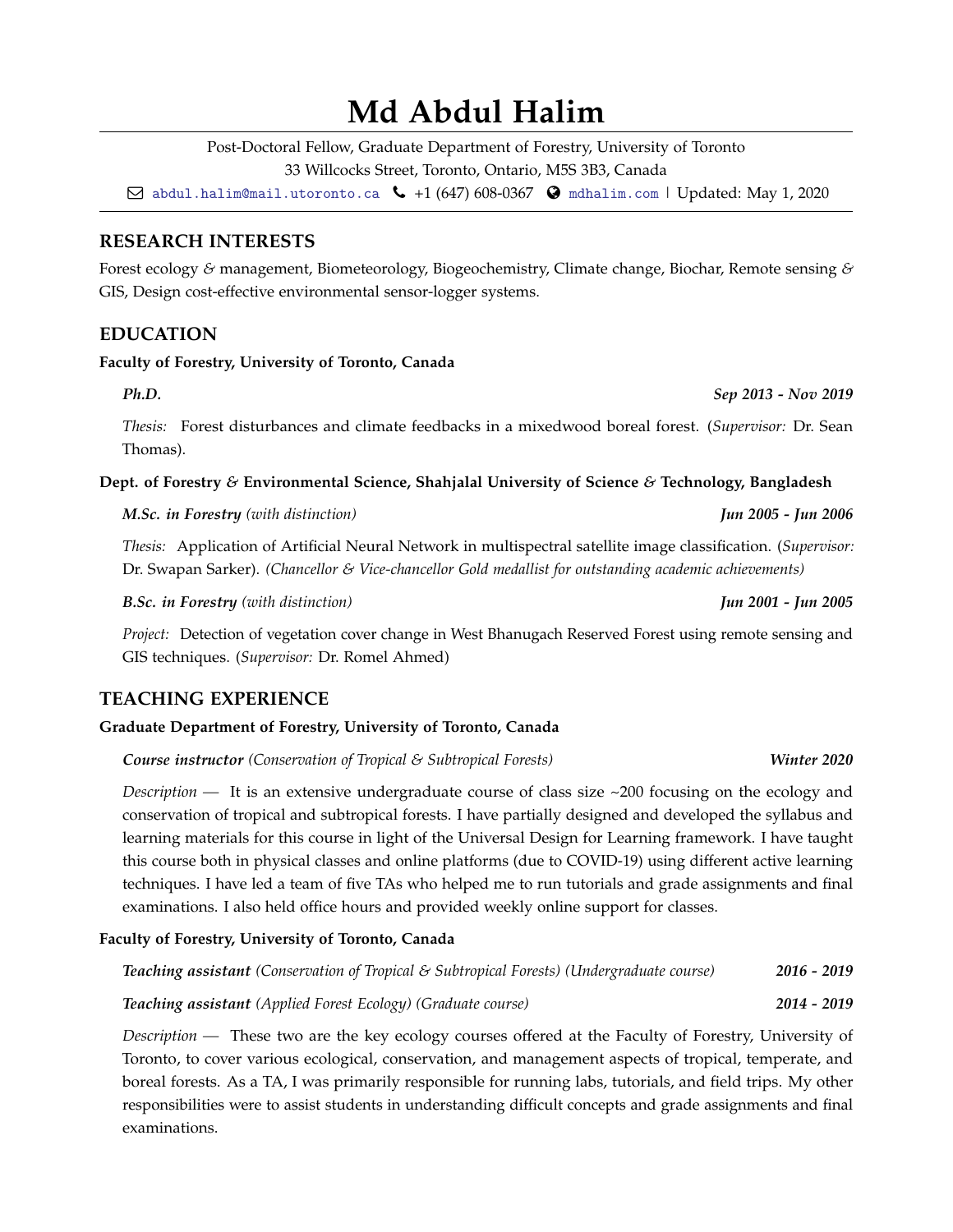#### **Dept. of Forestry** *&* **Environmental Science, Shahjalal University of Science** *&* **Technology, Bangladesh**

| Assistant professor | 2011 - 2013 |
|---------------------|-------------|
|                     |             |

### *Lecturer 2009 - 2011*

*Description —* Due to outstanding academic and publication records, I was offered a faculty position without a Ph.D. During my tenure at this university, I designed and developed three courses: *Tropical Forest Ecology* (undergraduate course), *Forestry and Climate Change* (graduate course), and *Remote Sensing and GIS* (undergraduate course). The average class size for these courses was ~40. As there was no TA, in addition to teaching, I graded assignments and final examinations for these courses. In addition to university-wide administrative duties, I served in curriculum design and thesis evaluation committees of the department. I also supervised ~30 undergraduate and M.Sc. research projects. One of the key challenges I tackled during this time was ensuring quality education without incurring too much cost on the university and students.

# **EDUCATIONAL LEADERSHIP** *&* **CURRICULUM DESIGN**

#### **Centre for Teaching Support** *&* **Innovation (CTSI), University of Toronto, Canada**

#### *Teaching fellow and trainer 2018 - 2020*

*Description —* Over the two years at the Teaching Assistants' Training Program (TATP), CTSI, I have not only received extensive pedagogical training but also supported science TAs across three campuses. As a part of the sciences training team, I have developed training sessions and resources for TAs, facilitated on-site departmental TA training sessions, and run microteaching sessions and workshops. I have also evaluated several teaching dossiers and in-class observations for TATP professional development certificate programs. I have also developed and facilitated workshops on open educational resources and effective science communications.

#### **Professional development**

#### *Teaching in Higher Education 2016*

*Description —* Certified in the semester-long [Teaching in Higher Education \(THE500H\)](http://wdw.utoronto.ca/index.php/programs/the500/the5001/) course offered at the University of Toronto, Canada.

### *Open Educational Resources (OER)*

*Description —* I am passionate and have the skillset to develop OER. I see OER as a means not only to optimize educational cost but also to facilitate "student-centric" education. At the CTSI, I developed and ran two workshops on OER.

### *EdTech (Educational Technology)*

*Description —* I have a clear pedagogical understanding of how to use EdTech effectively to facilitate collaborative/cooperative learning in higher education.

# **AWARDS, GRANTS,** *&* **HONORS**

| Doctoral completion award                                                               | $2018 - 2019$ |
|-----------------------------------------------------------------------------------------|---------------|
| Received from the Faculty of Forestry, University of Toronto to support my Ph.D. study. |               |
| Doctoral completion award                                                               | 2017 - 2018   |

### Received from the Faculty of Forestry, University of Toronto to support my Ph.D. study.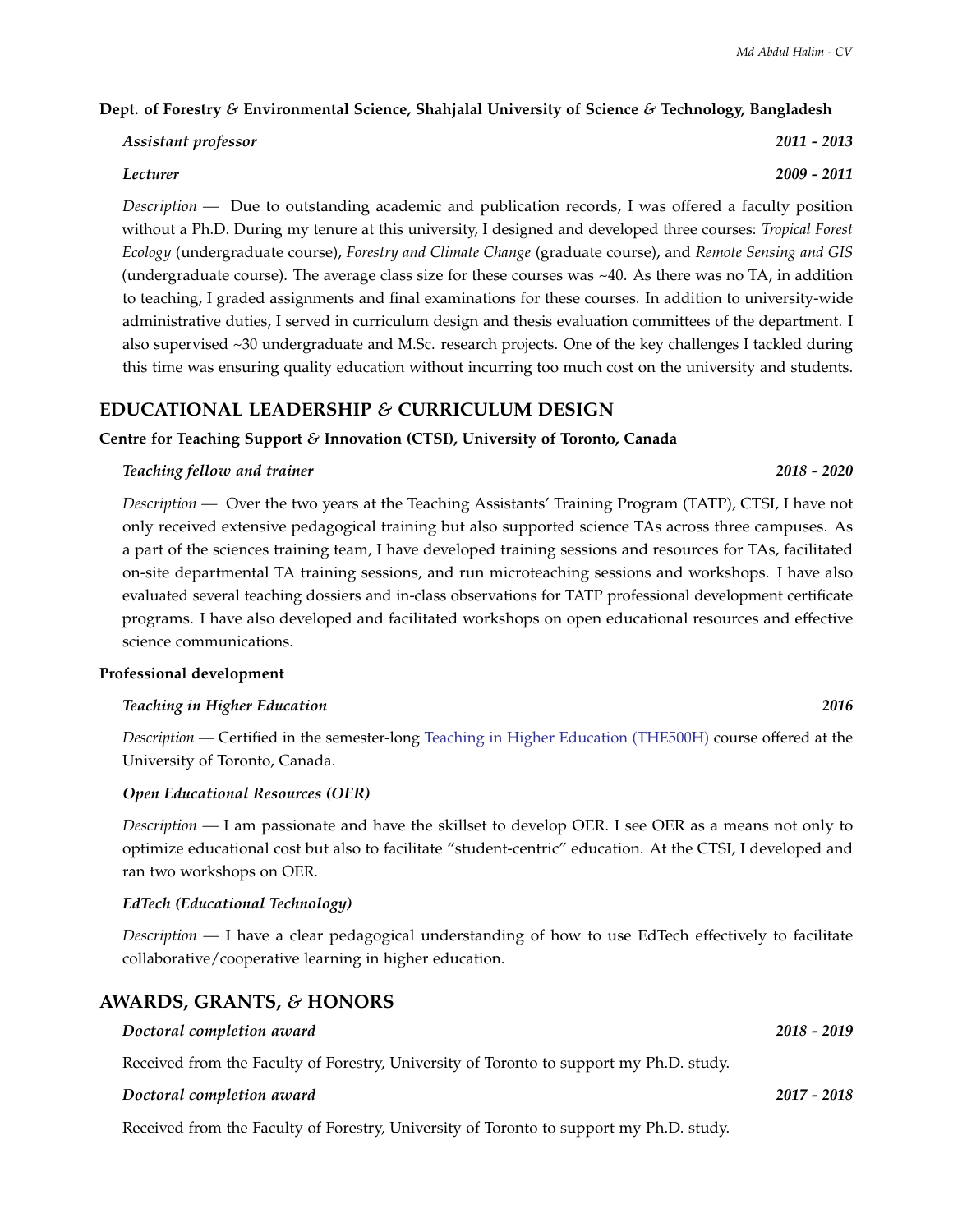# Received from the Canadian Institute of Forestry to attend CIF 109<sup>th</sup> Annual General Meeting and Conference in Ottawa, Canada.

# *Graduate student award 2017*

Received from the Centre for Global Change Science, University of Toronto to attending the American Geophysical Union Fall Meeting 2017, New Orleans, USA, 11-15 December 2017.

*The Rufford small grants for nature conservation 2016*

Received funding to support the project: [Tree species diversity as a driver of above ground tree carbon and](http://www.rufford.org/projects/md_abdul_halim) [soil carbon fluxes in the tropics: Implications for REDD+ in Bangladesh.](http://www.rufford.org/projects/md_abdul_halim)

### *Graduate student award 2016*

Received from the Centre for Global Change Science, University of Toronto to support the project: Effects of biochar on soil greenhouse gas fluxes along a gradient of tropical forest disturbance in Bangladesh. This fund also supported my International Field Camp course in Malaysia.

### *Crowd funding 2015*

Received funding to support the project: [Combating climate change with biochar in beautiful Bangladesh.](https://experiment.com/projects/combating-climate-change-with-biochar-in-beautiful-bangladesh/discussion)

| Jeanne F. Goulding fellowship | 2014 |
|-------------------------------|------|
|                               |      |

A merit-based fellowship received from the University of Toronto as an additional support to my Ph.D. study.

*Connaught international scholarship for doctoral students 2013 - 2017*

A prestigious scholarship, offered only to a handful of scholars, received from the University of Toronto to support my Ph.D. study.

### *Ontario Trillium Scholarship (OTS) 2013*

OTS is a provincially-funded initiative to support the best international students at the University of Toronto for doctoral studies. I had to reject this offer (accepted Connaught) since a student can hold only one major scholarship at a time.

### *The University Grant Commission (UGC), Bangladesh funding 2013 - 2014*

This grant supported the project: Relationship of forest canopy openness and canopy height with some selected soil chemical properties in a tropical forest of Bangladesh.

# *The University Grant Commission (UGC), Bangladesh funding 2012 - 2013*

Received two grants to support the following projects:

- 1) Relationship between folivory and some selected properties of leaves of abundant tree species at Ratargul Freshwater Swamp Forest, Bangladesh.
- 2) Modelling endangered plant species distribution in future climate scenarios in the Satchari National Park, Bangladesh.

### *The University Grant Commission (UGC), Bangladesh funding 2011 - 2012*

The UGC grant received supported the project: Study of forest cover dynamics and consequent global warming using remotely sensed data: A case study from Ratargul swamp forest, Bangladesh.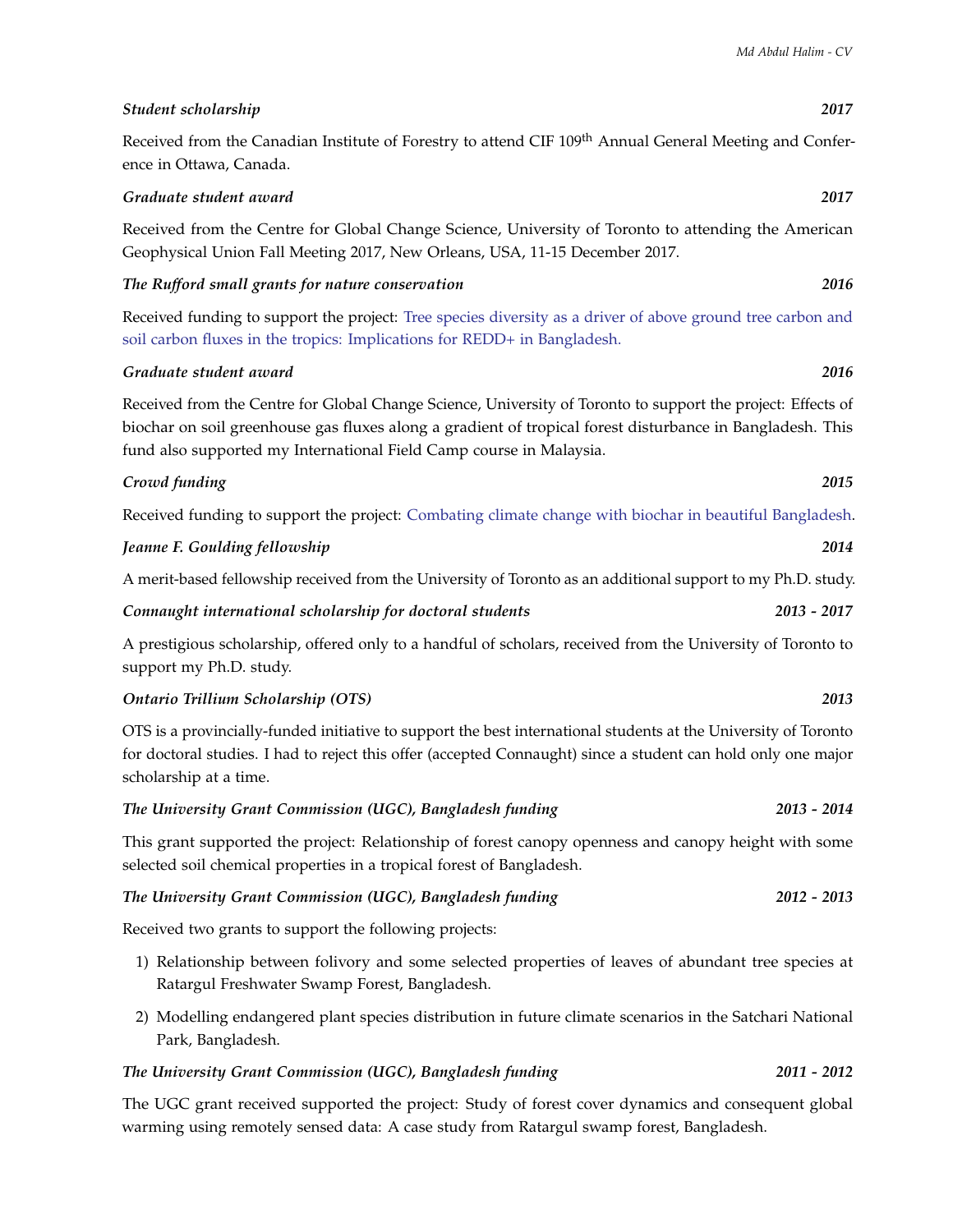# *Shahjalal University of Science & Technology merit awards 2002 - 2006*

This award is offered to the graduate and undergraduate students with outstanding results. I received a total of five awards during this period.

# **RESEARCH EXPERIENCE**

### *Post-doctoral Fellow Nov 2019 - Present*

*Institute:* Department of Forestry, Daniels Faculty of Architecture, Landscape, and Design, University of Toronto, Canada.

*Project:* NSERC CREATE for Design of Living Infrastructure for Living Ecosystem.

*Responsibilities:* To take part and facilitate the CREATE training initiatives in the area of Environmental Sciences and Technologies to mitigate the impacts of rapid urbanization and climate change. I am also running and co-supervising experiments on greenroof greenhouse gas fluxes (*CO*<sub>2</sub> and *CH*<sub>4</sub>) and energy balance.

### *Field assistant Aug 2013 - Present*

*Institute:* Thomas Lab, Department of Forestry, University of Toronto.

*Project:* Halliburton Forest Mega-Plot (Ontario), which is a long-term stand-level plot network for better scientific understanding and solving applied problems in temperate forest ecosystems.

*Responsibilities:* Assist in annual vegetation surveys and leaf litter collections.

### *Doctoral candidate Sep 2013 - Nov 2019*

*Institute:* Faculty of Forestry, University of Toronto.

*Project:* Forest Disturbances and Climate Feedbacks in a Mixedwood Boreal Forest.

*Responsibilities:* I organized annual field campaigns and actively participated in site selection and instrumentation for this project. Afterwards, I was primarily responsible for vegetation surveys, maintenance of micrometeorological towers, and data download. I also gathered large dataset from secondary sources and satellite images. I investigated the effect of stand age and disturbances on soil temperature, snow cover, albedo, greenhouse gas flux, and energy balance in a mixedwood boreal forest of northwestern Ontario, Canada.

### *Research assistant 2017 - 2019*

*Institute:* Thomas Lab, Faculty of Forestry, University of Toronto.

*Project:* Restoration of Musselwhite mine tailings.

*Responsibilities:* This restoration project partially supported my Ph.D. study beyond the funded cohort. In this project, I was responsible for setting up micrometeorological towers, data collection, and maintenance of instruments to study the biophysical effects of biochar amendments to restore mine tailings.

### *Principal investigator 2016 - 2017*

*Institute:* An independent project supported by the Rufford Small Grants.

*Project:* Tree species diversity as a driver of above-ground tree carbon and soil carbon fluxes in the tropics: Implications for REDD+ in Bangladesh.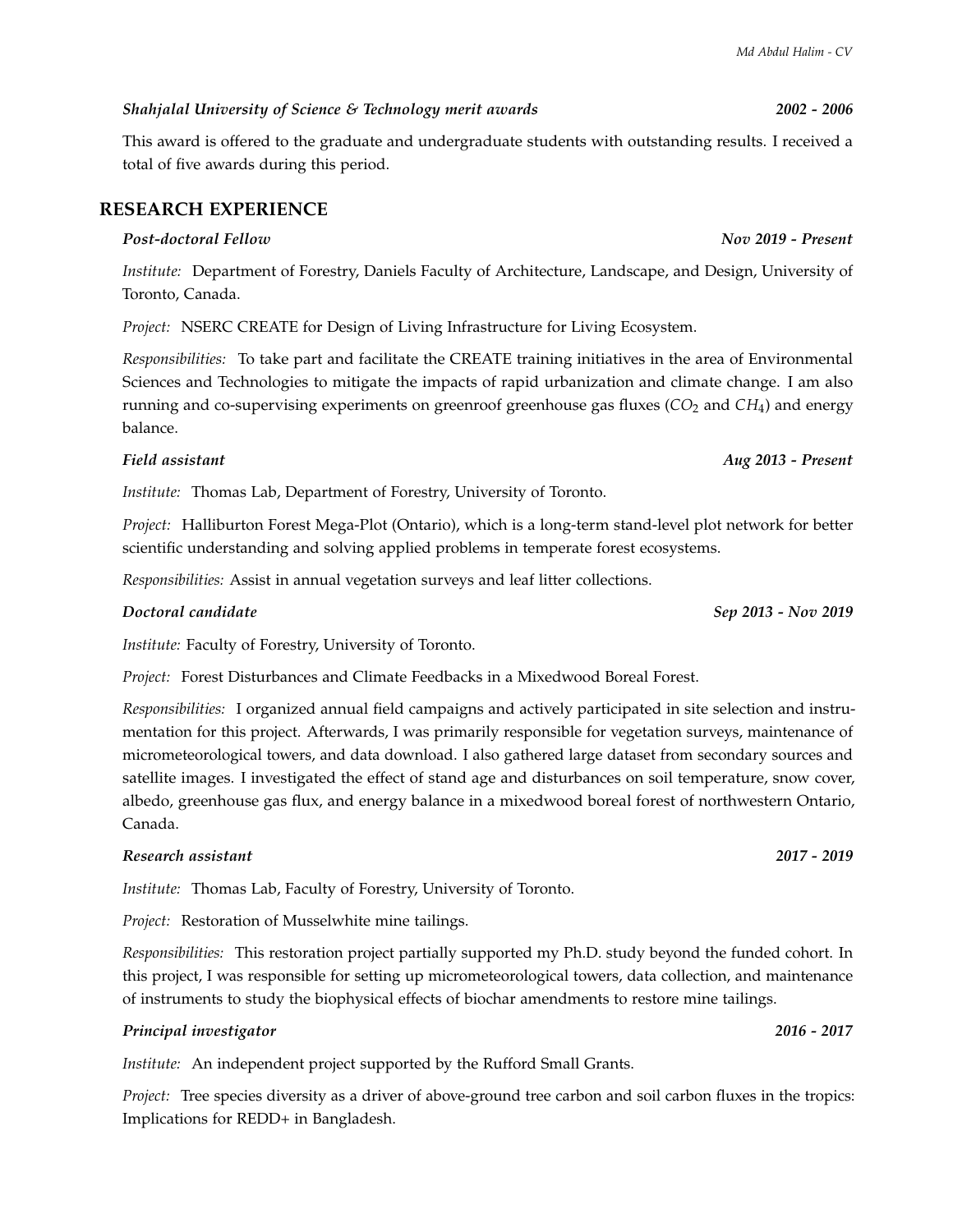*Responsibilities:* I wrote the grant proposal, secured funding, planned the experimental setup, and participated in all field campaigns. This project supported two undergraduate student projects in Bangladesh.

#### *Co-principal investigator 2015 - 2016*

*Institute:* An independent project supported by crowd funding.

*Project:* Combating climate change with biochar in beautiful Bangladesh.

*Responsibilities:* Participated in grant writing and funding campaign. I was primarily responsible for site selection, getting permission for site access, and experimental setup. I joined all the field campaigns. This grant supported five undergraduate student projects in Bangladesh.

#### *Co-principal investigator 2011 - 2014*

*Institute:* Department of Forestry *&* Environmental Science, Shahjalal University of Science *&* Technology (projects funded by the University Grant Commission of Bangladesh).

#### *Projects:*

- 1) Relationship of forest canopy openness and canopy height with some selected soil chemical properties in a tropical forest of Bangladesh.
- 2) Relationship between folivory and some selected physical and chemical properties of leaves of some selected tree species at Ratargul Fresh Water Swamp Forest, Bangladesh.
- 3) Modelling endangered plant species distribution in future climate scenarios in the Satchari National Park, Bangladesh.
- 4) Study of forest cover dynamics and consequent global warming using remotely sensed data: A case study from Ratargul swamp forest, Bangladesh.

*Responsibilities:* Participated in grant writing, experimental setup, and led field campaigns. These grants supported several undergraduate student projects in Bangladesh.

### *M.Sc. student 2005 - 2006*

*Institute:* Department of Forestry *&* Environmental Science, Shahjalal University of Science *&* Technology, Bangladesh.

*Project:* Application of Artificial Neural Network in Multispectral Satellite Image Classification.

*Responsibilities:* I researched, wrote MATLAB codes, and wrote a thesis paper analyzing the feasibility of artificial neural network in classifying satellite images.

### *B.Sc. student 2003 - 2004*

*Institute:* Department of Forestry *&* Environmental Science, Shahjalal University of Science *&* Technology, Bangladesh.

*Project:* Detection of Vegetation Cover Change in West Bhanugach Reserved Forest Using Remote Sensing and GIS Techniques.

*Responsibilities:* For this project, I worked at the Bangladesh Space Research and Remote Sensing Organization lab. I researched, analyzed satellite images, and wrote a term paper towards my B.Sc. degree.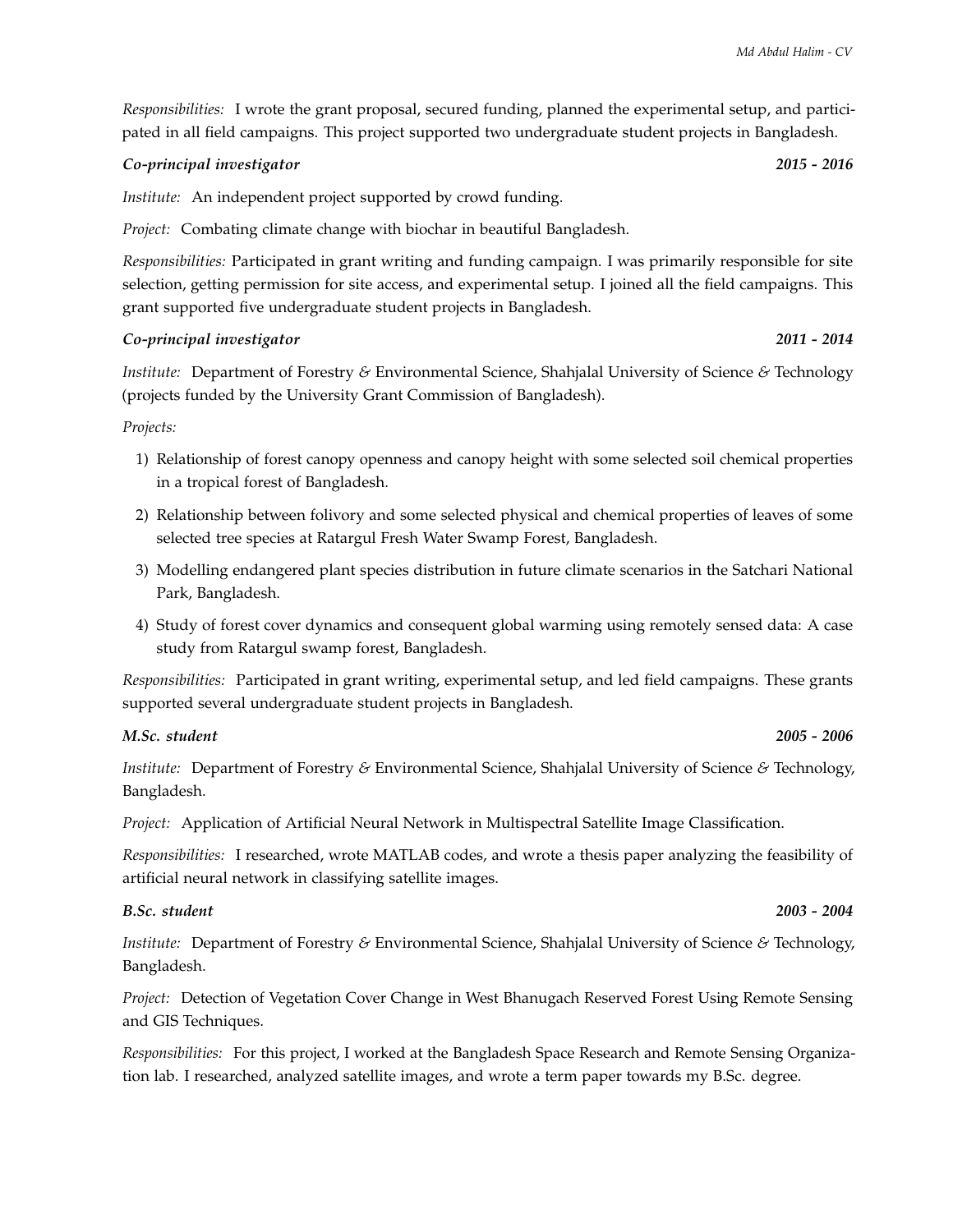## **PUBLICATIONS**

#### **Journal Articles**

**22.** Halim, M.A., Chen, H.Y.H., and Thomas, S.C. 2019. Stand age and species composition effects on surface albedo in a mixedwood boreal forest. *Biogeosciences* 16, 4357–4375, DOI: 10.5194/bg-16-4357-2019.

**21.** Thomas, S.C., Halim, M.A., Gale, N.V., and Sujeeun, L. Biochar enhancement of facilitation effects in agroforestry: early growth and physiological responses in maize-leucaena model system. *Agroforestry Systems*, 93(6): 2213-2225.

**20.** Halim, M.A., Chen, H.Y., Thomas, S.C. 2019. Stand age and species composition effects on surface albedo in a mixedwood boreal forest. *Biogeosciences Discussion*, DOI: 10.5194/bg-2018-501.

**19.** Halim, M.A., Thomas, S.C. 2018. A proxy-year analysis shows reduced soil temperatures with climate warming in boreal forest. *Scientific Reports*, DOI: 10.1038/s41598-018-35213-w.

**18.** Gale, N.V., Halim, M.A., Horsburgh, M., and Thomas, S.C. 2017. Comparative responses of earlysuccessional plants to charcoal soil amendments. *Ecosphere* 8(10): e01933.

**17.** Deb, J.C., Salman, M.H.R., Halim, M.A., Chowdhury, M.Q., and Roy, A. 2014. Characterizing the diameter distribution of Sal plantations by comparing Normal, Lognormal, and Weibull distributions at Tilagarh Eco-park, Bangladesh. *Southern Forests* 76(4): 201-208.

**16.** Deb, J.C., Halim, M.A., Rahman, H.M.T., and Al-Ahmed, R. 2013. Density, diversity, composition, and distribution of street trees in Sylhet metropolitan city of Bangladesh. *Arboricultural Journal: The International Journal of Urban Forestry* 35(1): 1–14.

**15.** Deb, J.C., Halim, M.A., Ahmed, M.E. 2012. An allometric equation for estimating stem biomass of *Acacia auriculiformis* in the northwestern region of Bangladesh. *Southern Forests* 74(2): 103–113.

**14.** Sarker, S.K., Deb, J.C., Halim, M.A. 2011. A diagnosis of existing logging bans in Bangladesh. *International Forestry Review* 13(4): 461-475.

**13.** Chowdhury, M.S.H., Rahman, M.M., Koike, M., Muhammed, N., Salahuddin, K.M., Halim, M.A., Saha, N., Rana, M.P., and Islam, M.J. 2010. Small-scale mehedi (*Lawsonia inermis* L.) farming in the central Bangladesh: A promising NTFP-based rural livelihood outside the forests. *Small-scale Forestry* 9: 93-105.

**12.** Chowdhury, M.S.H., Koike, M., Muhmammed, N., Halim, M.A., Saha, N., and Kobayashi, H. 2009. Use of plants in healthcare: a traditional ethno-medicinal practice in rural areas of southeastern Bangladesh. *International Journal of Biodiversity Science & Management* 5(1): 41-51.

**11.** Chowdhury, M.S.H., Halim, M.A., Muhammed, N., Koike, M., and Biswas, S. 2009. Indigenous knowledge in natural resource management by the hill people: A case of the *Mro* tribe in Bangladesh. *Forests, Trees and Livelihoods* 19: 129-151.

**10.** Halim, M.A., Shahid, A., Chowdhury, M.S.H., Sohel, M.S.I., Nahar, M.N., and Jhangir, N.M. 2008. Evaluation of landuse pattern change in West Bhanugach Reserve Forest, Bangladesh, using Remote Sensing and GIS Techniques. *Journal of Forestry Research* 19(3): 193-198.

**9.** Halim, M.A., Chowdhury, M.S.H., Muhammed, N., Rahman, M., and Koike, M. 2008. Sap Production from Khejur Palm (*Phoenix sylvestris* Roxb.) Husbandry: A Substantial Means of Seasonal Livelihood in Rural Bangladesh. *Forest, Trees and Livelihoods* 17: 305-318.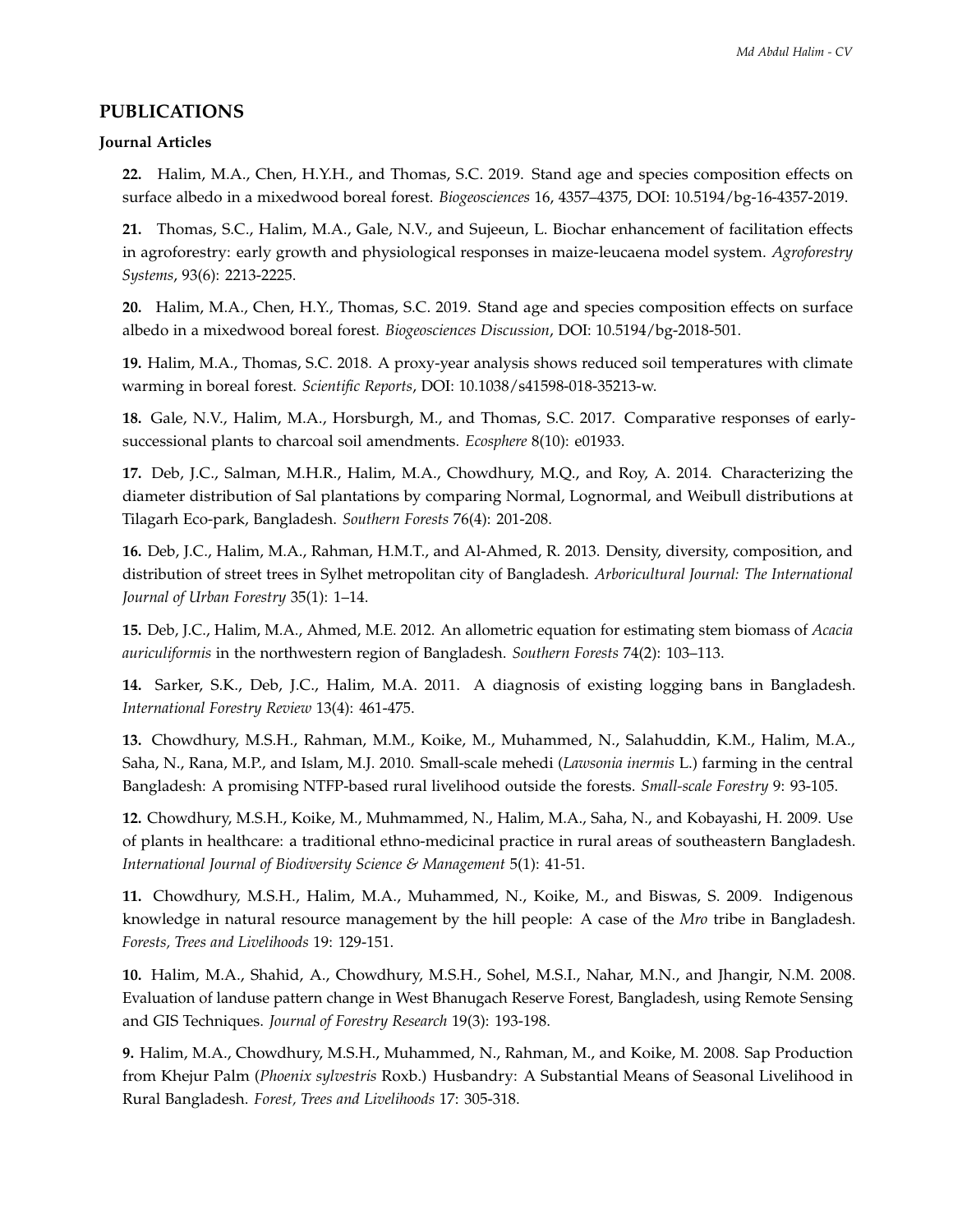**8.** Chowdhury, M.S.H., Halim, M. A., Muhammed, N., Haque, F., and Koike, M. 2008. Traditional utilization of wild date palm (*Phoenix sylvestris* Roxb.) in rural Bangladesh: An approach to sustainable biodiversity management. *Journal of Forestry Research* 19(3): 245-251.

**7.** Akhter, S., Halim, M.A., Sohel, M.S.I., Sarker, S.K., Chowdhury, M.S.H., and Sonet, S.S. 2008. A review on the use of non-timber forest products in beauty- care in Bangladesh. *Journal of Forestry Research* 19(1):72-78.

**6.** Ahmed, R., Hasan, M.S., Halim, M.A., and Alam, M. 2008. State of urban nurseries in Bangladesh: A case study from the north-eastern region. *Small-scale Forestry* 3(4): 275-283.

**5.** Halim, M.A., Chowdhury, M.S.H., Wadud, A.I., Uddin, M.S., Sarker, S.K., and Uddin, M.B. 2007. The use of plants in traditional health care practice of the *Shaiji* community in southwestern Bangladesh. *Journal of Tropical Forest Science* 19(3): 168– 175.

**4.** Ahmed, R., Islam, A.N.M.F., Rahman, M., and Halim, M.A. 2007. Management and Economic Value of *Schumannianthus dichotoma* (Murta) on Rural Homesteads in the Sylhet Region of Bangladesh. *International Journal of Biodiversity Science and Management* 3(4): 252-258.

**3.** Chowdhury, M.S.H., Halim, M.A., Miah, M.D., Muhammed N., and Koike, M. 2007. Biodiversity use through harvesting faunal resources from forests by the *Mro* tribe in the Chittagong Hill Tracts, Bangladesh. *International Journal of Biodiversity Science and Management* 3: 1–7.

**2.** Chowdhury, M.S.H., Halim, M.A., Biswas, S., Haque, S.M.S., Muhammed, N., and Koike, M. 2007. Comparative evaluation of physical properties in soils of orange orchard and bushy forest in Chittagong hill tracts, Bangladesh. *Journal of Forestry Research* 18(3): 245-248.

**1.** Chowdhury, M.S.H., Biswas, S., Halim, M.A., and Haque, S.M.S. 2007. Comparative analysis of some selected macronutrients of soil in orange orchard and degraded forests in Chittagong Hill Tracts, Bangladesh. *Journal of Forestry Research* 18(1): 27-30.

#### **Peer-Reviewed Book Chapters**

**1.** Mukul, S.A., Halim, M.A., Herbohn, J. 2020. Forest carbon stock and fluxes: distribution, biogeochemical cycles, and measurement techniques. In Book: W. Leal Filho et al. (eds.), *Life on Land, Encyclopedia of the UN Sustainable Development Goals.* Publisher: Springer Nature Switzerland AG.

### **Conference Papers/Posters/Talks**

**9.** Halim M.A. et al. 2020. [Green Roofs and Greenhouse Gases: Carbon dioxide and Methane Fluxes in](https://trieca.com/) [Relation to Vegetation and Substrate.](https://trieca.com/)*Poster Presented in TRIECA Annual Conference, Toronto, Canada, 25 March 2020.*

**8.** Hasan, M.A., Halim, M.A. 2019. [Land sparing enhances bird diversity and abundance in eastern](http://www.fonnepal.org/call-for-posters-at-nepal-owl-festival-2019) [Bangladesh.](http://www.fonnepal.org/call-for-posters-at-nepal-owl-festival-2019) *Poster presented in Nepal Owl Festival, Jalapa, Khotang, Nepal, 1-2 February 2019.*

**7.** Halim, M.A., Thomas, S.C. 2017. [Surface albedo in relation to disturbance and early stand dynamics in](https://agu.confex.com/agu/fm17/meetingapp.cgi/Paper/244741) [the boreal forest: Implications for climate models.](https://agu.confex.com/agu/fm17/meetingapp.cgi/Paper/244741) *Poster presented at The American Geophysical Union Fall Meeting, New Orleans, USA, 11-15 December, 2017.*

**6.** Gale, N., Halim, M.A., Thomas, S.C. 2017. [Biochar and Ecosystem Restoration: Plant Ecophysiological](https://agu.confex.com/agu/fm17/meetingapp.cgi/Paper/236528) [Responses.](https://agu.confex.com/agu/fm17/meetingapp.cgi/Paper/236528) *Poster presented at The American Geophysical Union Fall Meeting, New Orleans, USA, 11-15 December, 2017.*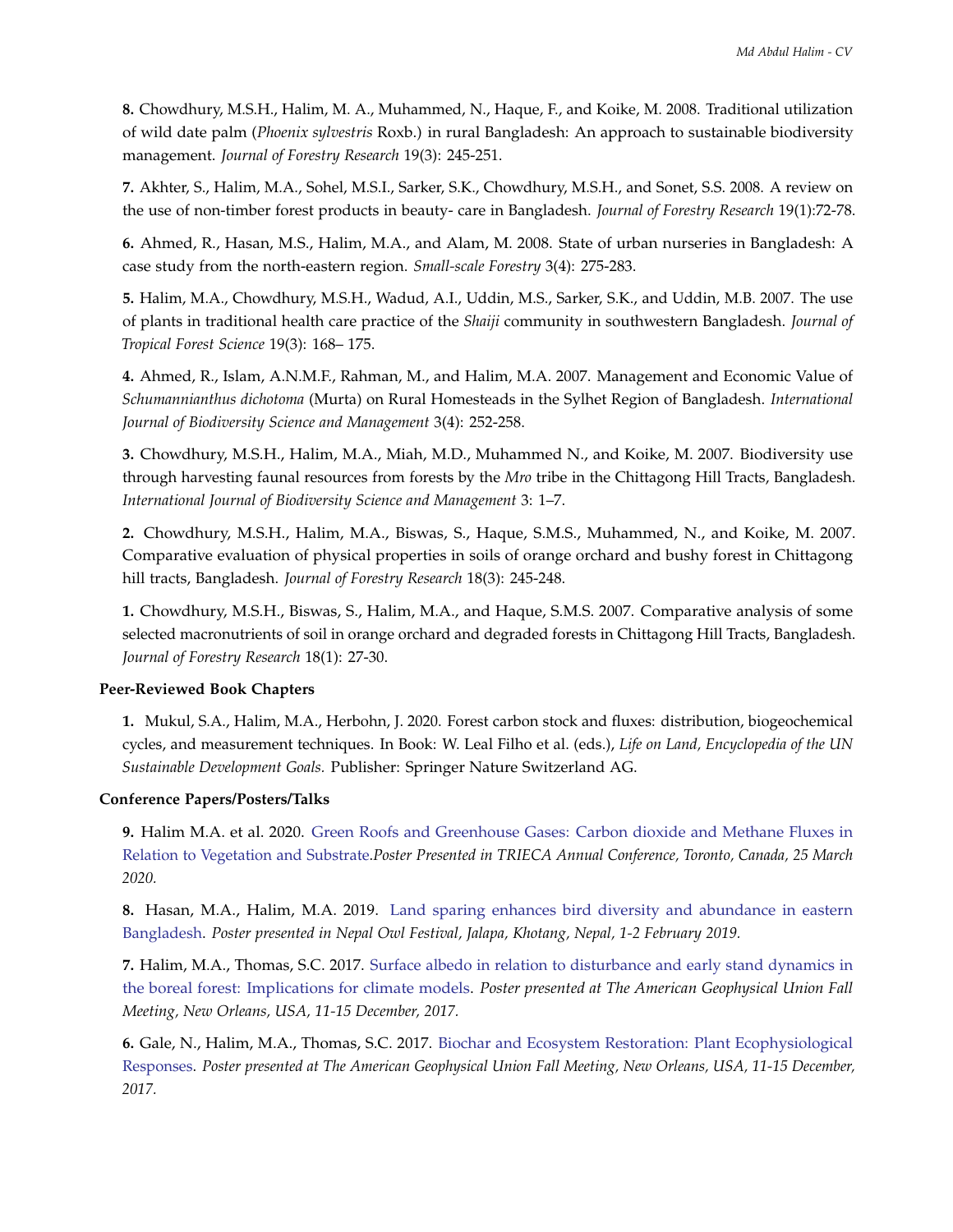**5.** Gale, N., Halim, M.A., Thomas, S.C. 2015. [Charcoal soil amendments increase growth, physiological,](https://eco.confex.com/eco/2015/webprogram/Paper56730.html) [and reproductive performance in early successional temperate pioneers.](https://eco.confex.com/eco/2015/webprogram/Paper56730.html) *Contributed Talk (COS 90-6), 100th meeting of Ecological Society of America, Baltimore, USA, August 9-14, 2015.*

**4.** Halim, M. A., Bieser, J., Thomas, S.C. 2014. [Influences of land-use change on radiative forcing in city of](https://climateconnections.ca/wp-content/uploads/2015/05/Halim_Md.-et.-al.pdf) [Toronto during 2001-2011.](https://climateconnections.ca/wp-content/uploads/2015/05/Halim_Md.-et.-al.pdf) *Poster presented at The 2nd Annual Ontario Climate Consortium Symposium, London, ON, Canada, May 14, 2014.*

**3.** Gale, N., Halim, M. A., Thomas, S.C. 2014. [Restoring \(urban\) landscapes with pyrogenic carbon.](https://climateconnections.ca/wp-content/uploads/2015/05/Gale_Nigel.pdf) *Poster presented at The 2nd Annual Ontario Climate Consortium Symposium, London, ON, Canada, May 14, 2014.*

**2.** Halim, M. A., Thomas, S.C. 2014. [Quantitative tools for modeling coarse woody debris dynamics.](http://user2014.r-project.org/abstracts/posters/186_Halim.pdf) *Poster presented at the UseR 2014 Conference at University of California, LA, USA, July 1-3, 2014.*

**1.** Halim, M.A., Deb, J.C., Sarker, S.K., and Chowdhury, M.Q. 2011. [Allometric model for estimating stem](https://www.researchgate.net/publication/282673223_Forestry_congressFinal) biomass of Karach (*Pongamia pinnata*[\) in Ratargul Freshwater Swamp Forest, Bangladesh.](https://www.researchgate.net/publication/282673223_Forestry_congressFinal) *Paper presented at the First Bangladesh Forestry Congress, Bangladesh Forest Department, Ministry of Environment and Forest, Dhaka, Bangladesh. (Proceedings: 61-62p).*

#### **Articles/Book Chapters Under Preparation/Review/Accepted**

**8.** Halim, M.A., Rahman, H.M.T., Filewod, B., and Thomas, S.C. 2021. Scientific framework and institutional challenges of implementing climate-smart boreal forest management. Accepted in Book: Rahman, H.M.T and Pigford, A. (eds.). *Institutional Diversity and Environmental Sustainability (Edited Volume)*. Publisher: The CRC Press, Florida.

**7.** Halim, M.A., Bieser, J., Thomas, S.C. 2020. Stand age effects on soil carbon dioxide and methane fluxes in post-harvest and post-fire stands in a mixedwood boreal forest. *Global Change Biology*.

**6.** Halim, M.A., Shannon, B., Wagner-Riddle, C., Thomas, S.C. 2020. A low-cost Bowen ratio system to measure evapotranspiration using vertical profiling method. *Agricultural and Forest Meteorology*.

**5.** Halim, M.A., Gale, N.V., Thomas, S.C. 2020. Factors driving soil *CO*2, *CH*4, and water vapor fluxes from a semi-evergreen forest in Bangladesh. Accepted in Book: Mukul S.A. (ed.). *Managing Forests for Biodiversity, Carbon and Livelihoods in Bangladesh*. Publisher: Springer Nature (Berlin/New York).

**4.** Halim, M.A., Vantellingen, J., Gorgolewski, A.S., Rose,W., Drake, J., Margolis, L., and Thomas, S.C. 2020. Greenhouse gases and green roofs: *CO*<sup>2</sup> and *CH*<sup>4</sup> fluxes in relation to vegetation and substrate. *Building and Environment*.

**3.** Karim, M.R., Halim, M.A., Gale, N.V., and Thomas, S.C. 2020. Biochar enhances soil fertility in degraded managed systems in northeastern Bangladesh: short-term effects on physicochemical properties. *Australian Journal of Soil Research*.

**2.** Biswas, S., Halim, M.A., Gale, N., and Thomas, S.C. 2020. Biochar enhances seed germination and early growth of five agricultural crops. *Plant and Soil*.

**1.** Halim, M.A., Ali, S.T., Thomas, S.C. 2020. Growth response of some tropical leguminous and non-leguminous tree species biochar additions in a nursery trial. *Plant and Soil*.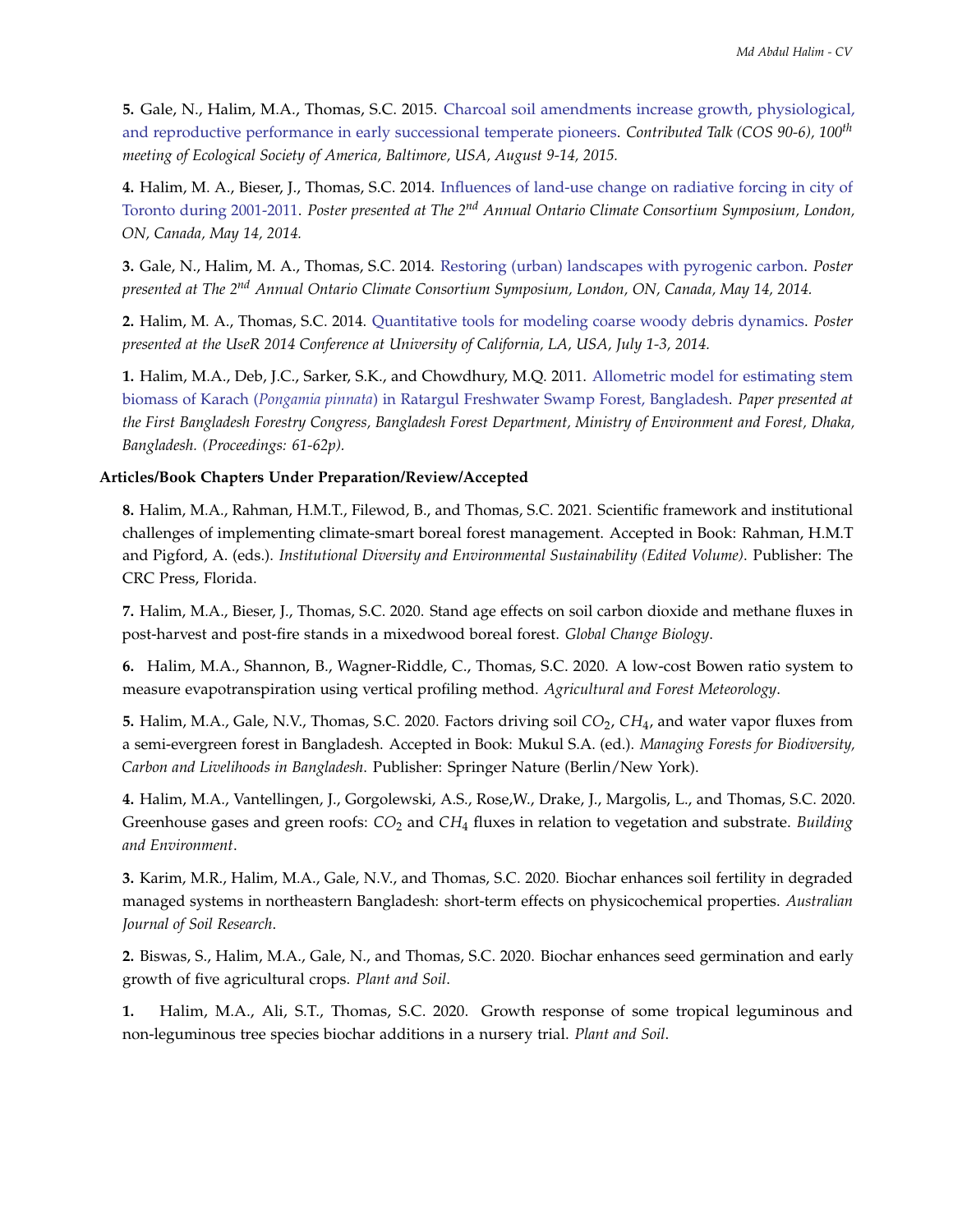

# **REVIEWER FOR JOURNAL ARTICLES**

| <b>International Forestry Review</b>         | Journal of Applied Ecology                |
|----------------------------------------------|-------------------------------------------|
| Biogenesis: Jurnal Ilmiah Biologi, Indonesia | Air Quality, Atmosphere & Health          |
| Journal of Forestry Research                 | <b>Journal of Tropical Forest Science</b> |

# **STUDENTS SUPERVISED**

#### **Undergraduate Projects:**

**19)** Akib Hasan. 2019. *Land sparing enhances bird diversity and abundance in eastern Bangladesh.* Shahjalal University of Science *&* Technology, Bangladesh. (co-supervised as an external graduate faculty).

**18)** Md. Rezaul Karim. 2019. *Biochar enhances soil fertility in degraded managed systems in northeastern Bangladesh: short-term effects on physicochemical properties.* Shahjalal University of Science *&* Technology, Bangladesh. (co-supervised as an external graduate faculty).

**17)** Shonchita Biswas. 2019. *The effects of biochar of Acacia auriculiformis on seed germination and early growth performance of five agricultural crops.* Shahjalal University of Science *&* Technology, Bangladesh. (co-supervised as an external graduate faculty).

**16)** Syed Tuhin Ali. 2017. *Growth responses of tropical leguminous and non-leguminous tree species to biochar additions in a nursery trial*. Shahjalal University of Science *&* Technology, Bangladesh. (co-supervised as an external graduate faculty).

**15)** S. M. Lovely Akther. 2013. *Modelling spatial distribution of plant species richness in a biodiversity hotspot of Bangladesh.* Shahjalal University of Science *&* Technology, Bangladesh.

**14)** Md Haque. 2013. *Modelling the distribution of threatened plant species in the northeastern region of Bangladesh.* Shahjalal University of Science *&* Technology, Bangladesh.

**13)** Golam Mustafa Chowdhury. 2013. *Influence of canopy gap and height on the abundance and richness of plant species in old-growth and plantation forests of Lawachara National Park (LNP), Bangladesh.* Shahjalal University of Science *&* Technology, Bangladesh.

**12)** Murshida Jahan. 2013. *Plant species-area relationship of Lawachara National Park, Bangladesh.* Shahjalal University of Science *&* Technology, Bangladesh.

**11)** Sanjib Chowdhury. 2013. *Distribution of DBH and Height of three dominant tree species in plantation and old-growth forests of Lawachara National Park, Bangladesh.* Shahjalal University of Science *&* Technology,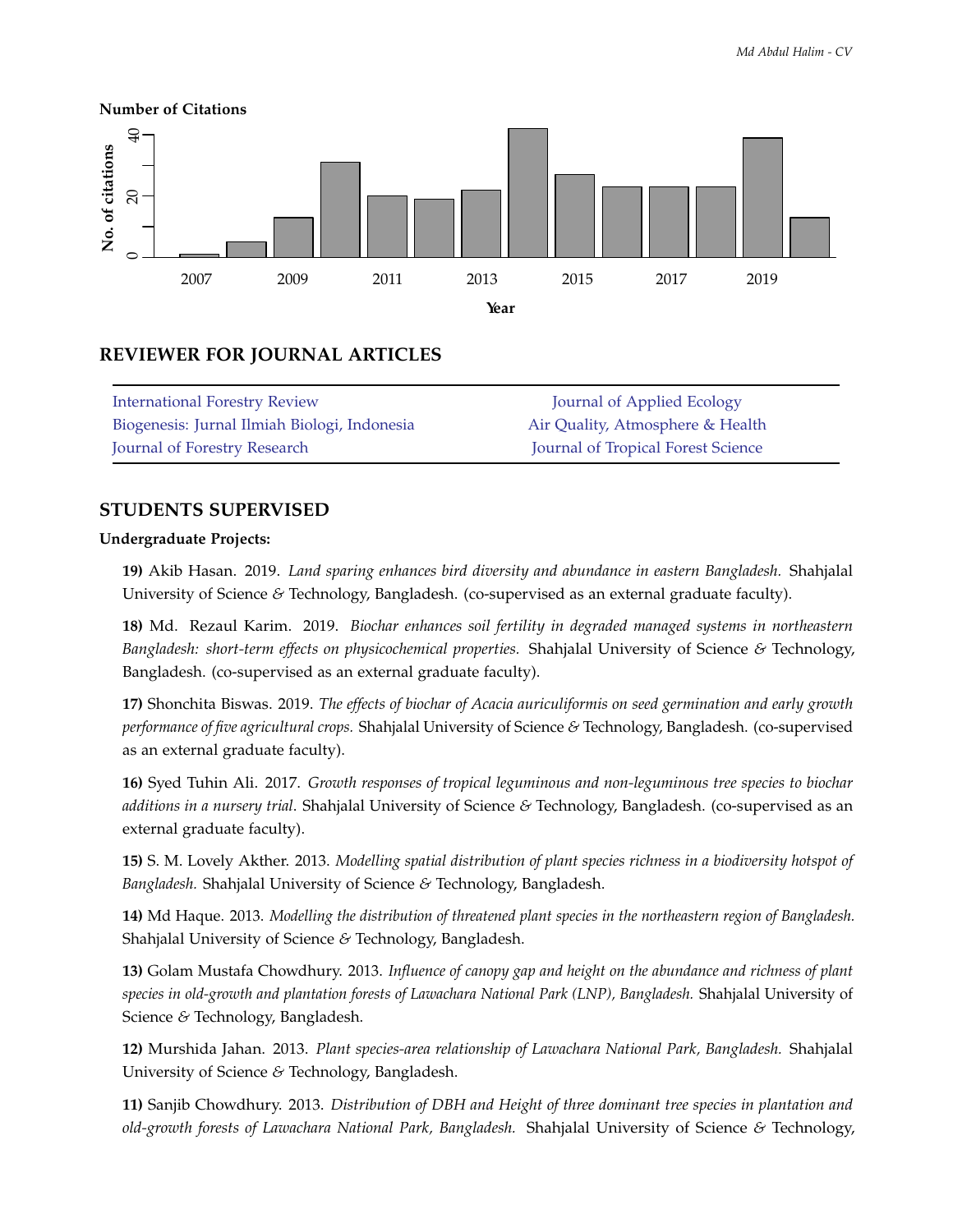Bangladesh.

**10)** Nabila Hasan. 2012. *Status and performance of soil seed bank of Techtona grandis at Khadim Nagar National Park.* Shahjalal University of Science *&* Technology, Bangladesh.

**9)** Merina Akhter. 2012. *Status and performance of soil seed bank of Xylia Dolabrifromis at Khadim Nagar National Park.* Shahjalal University of Science *&* Technology, Bangladesh.

**8)** Farzana Akhter. 2012. *Status and performance of soil seed bank of Dipterocarpus turbinatus at Khadim Nagar National Park.* Shahjalal University of Science and Technology, Bangladesh.

**7)** Shukla Sinha. 2012. *Ethno-medicinal Knowledge of the Manipuri (Bishnupriya) Community in the Sylhet region of Bangladesh.* Shahjalal University of Science *&* Technology, Bangladesh.

**6)** Ami Akhtar. 2011. *Measuring public perception on global warming: a willingness-to-pay (WTP) approach from the bus passengers' of northeastern Bangladesh.* Shahjalal University of Science *&* Technology, Bangladesh.

**5)** Md. Kamrul Islam. 2011. *Deadwood in relation to national park management of Bangladesh.* Bangladesh.Shahjalal University of Science *&* Technology, Bangladesh.

**4)** Farzana Ferdous. 2011. *Likelihood of using different parameters of living trees as the indicators of naturalness at Khadimnagar National Park (KNP), Bangladesh.* Shahjalal University of Science *&* Technology, Bangladesh.

**3)** Mahedi Hassan. 2011. *Microhabitat in relation to national park management in Bangladesh.* Shahjalal University of Science *&* Technology, Bangladesh.

**2)** Rubel Hasan. 2011. *Estimation of some canopy structural parameters and light-environment using hemispherical photographs in a natural forest of Bangladesh.* Shahjalal University of Science *&* Technology, Bangladesh.

**1)** Salman Habib. 2011. *Relationship between folivory and some selected physical and chemical properties of leaves of some selected tree species at Ratargul Fresh Water Swamp Forest, Bangladesh.* Shahjalal University of Science *&* Technology, Bangladesh.

#### **Graduate Projects:**

**11)** Farhana Bintay Hye. 2019. *Can biochar increase crop performance in arsenic-contaminated tropical soils?* Shahjalal University of Science *&* Technology, Bangladesh. (co-supervised as an external graduate faculty).

**10)** Nabila Hasan. 2013. *Spatial distribution of plant species richness in a national park of Bangladesh.* Shahjalal University of Science *&* Technology, Bangladesh.

**9)** Farzana Akhter. 2013. *Relationship between forest canopy openness and canopy height with some selected soil chemical properties in a tropical forest of Bangladesh.* Shahjalal University of Science *&* Technology, Bangladesh.

**8)** Shukla Sinha. 2013. *Tree-habitat association in a tropical forest of Bangladesh.* Shahjalal University of Science *&* Technology, Bangladesh.

**7)** Debashish Roy. 2011. *Relationship between canopy openness and tree species diversity of an old-growth patch at Lawachara National Park, Bangladesh.* Shahjalal University of Science *&* Technology, Bangladesh.

**6)** Md Arif Ferdous. 2011. *Quantification of vertical strata and structural dominance in Rema-Kalenga Wildlife Sanctuary.* Shahjalal University of Science *&* Technology, Bangladesh.

**5)** Tutul Saha. 2011. *Relationship of undergrowth coverage with available understory light condition measured with hemispherical photographs in Lawachara National Park.* Shahjalal University of Science *&* Technology, Bangladesh.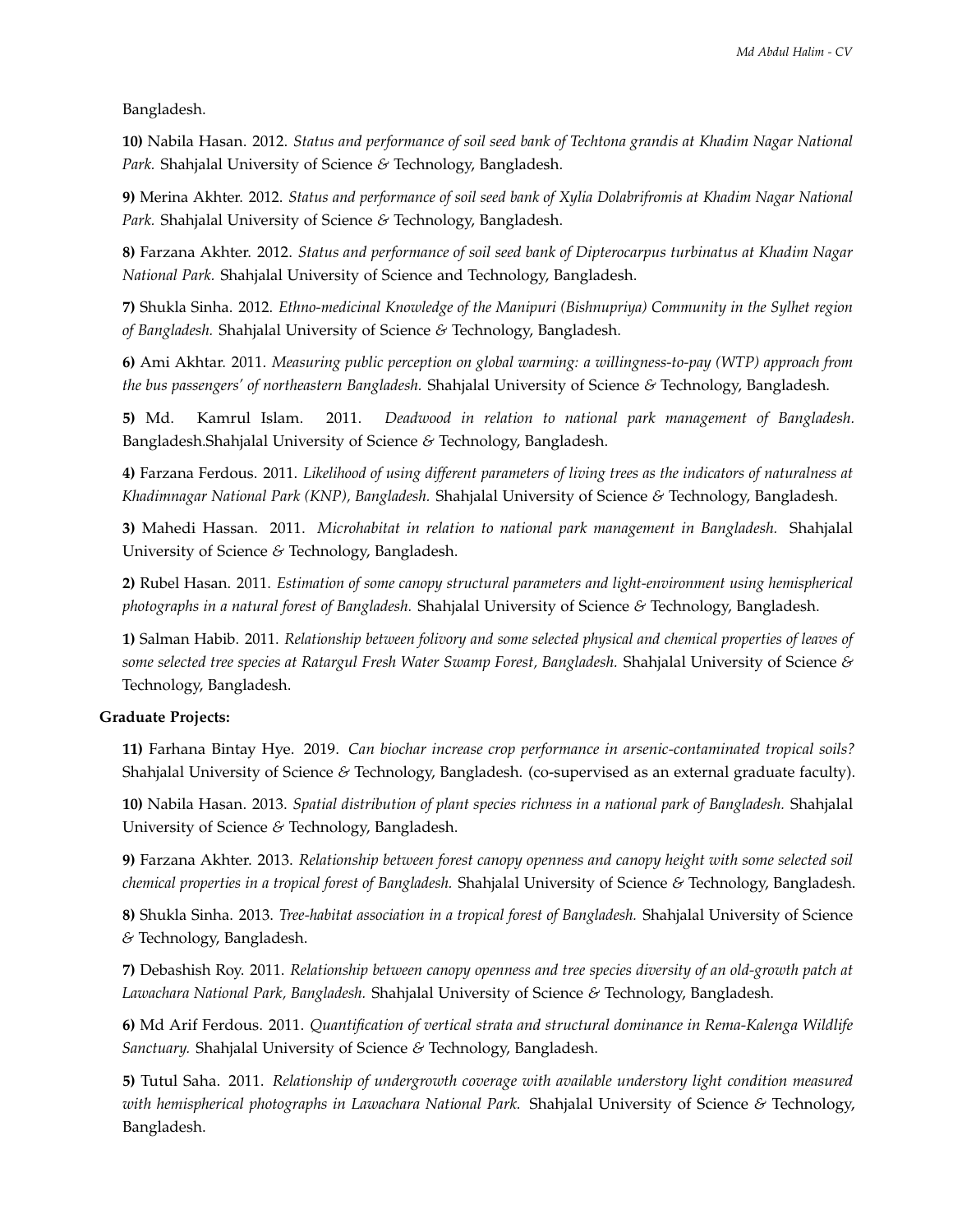**4)** Fokruddin Ali Ahmed. 2010. *Determining economically sustainable landuse practice in high Barind Tract: A case study from Porsha upazila.* Shahjalal University of Science *&* Technology, Bangladesh.

**3)** Asad Ali. 2010. *Quantitative structure of urban homegardens in Sylhet City Corporation.* Shahjalal University of Science *&* Technology, Bangladesh.

**2)** Emran Hossain. 2010. *Arsenic contamination in drinking water and impact on human health: A case from southeastern Bangladesh.* Shahjalal University of Science *&* Technology, Bangladesh.

**1)** Suma Dutta. 2010. *Assessment of naturalness in Khadim Nagar National Park.* Shahjalal University of Science *&* Technology, Bangladesh.

# **INVITED TALK**

| Tri-campus TA Day, University of Toronto                                        | 28 Aug 2019 |
|---------------------------------------------------------------------------------|-------------|
| <i>Location:</i> Bahen Centre for Information Technology, University of Toronto |             |
| Topic: Your teaching persona as an international TA.                            |             |
| Guest lecture in Forests and Global Processes (M.Sc. course)                    | 30 Sep 2016 |
| Location: ES 4001, Faculty of Forestry, University of Toronto.                  |             |

*Topic:* Impacts of fire and logging on biogeophysical and chemical cycles in relation to global warming

### **SKILLS**

### **Technical**

*Programming language:* Proficient user of *C* (intermediate), *Python* (intermediate), and *R* (advanced).

*Remote sensing, GIS, & image processing:* ERDAS IMAGINE, ENVI, ArcGIS, QGIS, OpenCV, TensorFlow.

*Electronics:* Working experience in embedded electronics and designing cost-effective environmental monitoring systems (sensors, loggers, wired and wireless communication).

#### **Organizational**

#### *Chief executive officer (CEO) Jan 2020 - Present*

*Description* — Co-founder and CEO of [CredoSense Inc.](https://www.credosense.com) — a startup company specialized in designing cost-effective cutting-edge environmental sensor-datalogger systems.

### *Research-stream student & alumni representative Sep 2018 - Aug 2019*

*Description —* An elected position at the Forestry Graduate Students' Association at the Faculty of Forestry, University of Toronto, Canada.

#### *Assistant hall provost Jan 2010 - Jun 2012*

*Description —* As a part of administrative duty I managed students' (*n = 750*) residence at the Shahjalal University of Science *&* Technology, Bangladesh.

*Description —* A voluntary selected-position at the Bangladesh Professional Forestry Students' Association (BPFSA), Shahjalal University of Science *&* Technology, Bangladesh.

#### *Treasurer Jan 2012 - Dec 2012*